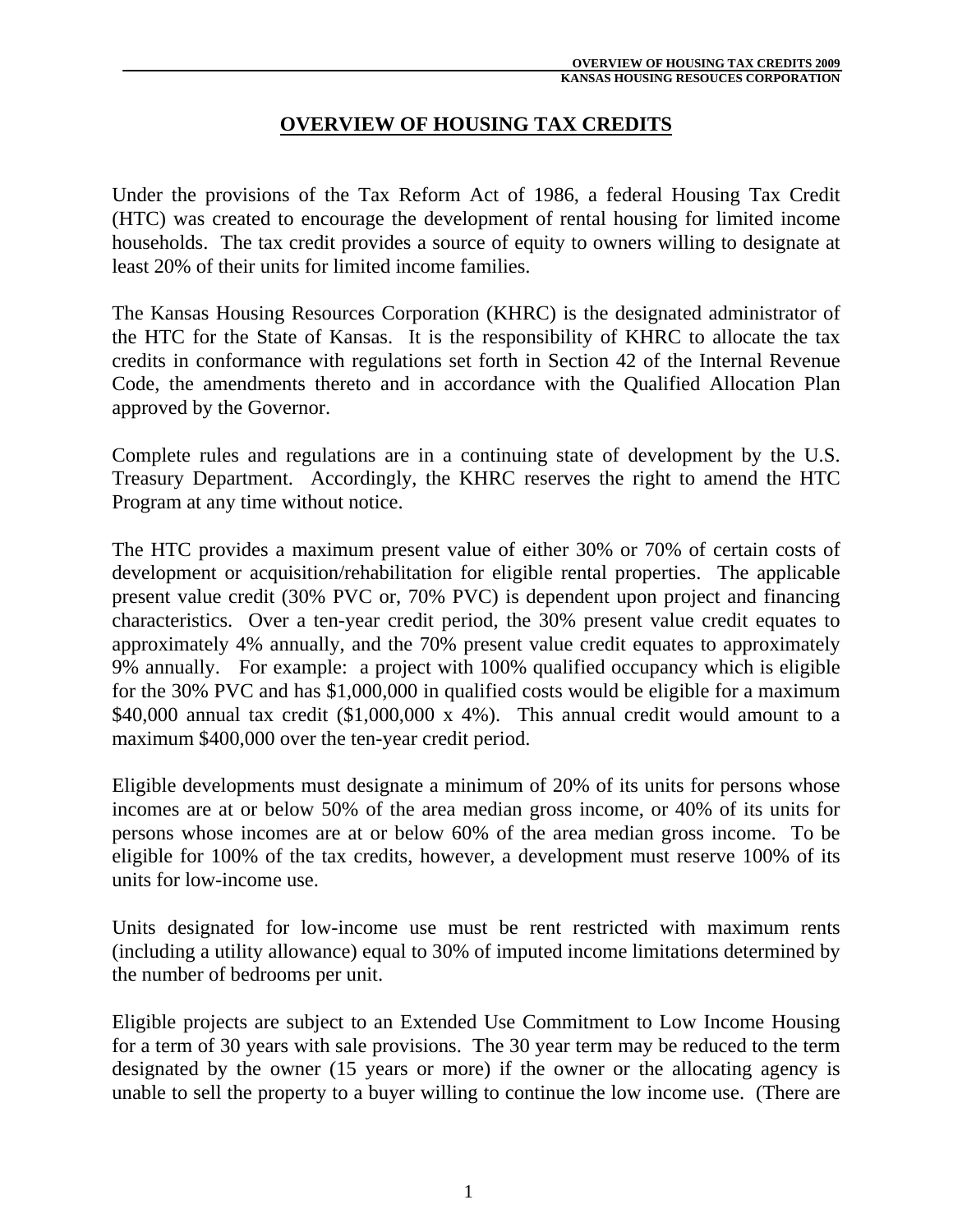sale price restrictions if the allocating agency is requested to market the property.) In such event, owners may convert the project to market rate use, but may not evict qualified tenants, except for good cause, or raise rents beyond those available under the tax credit program for the entire 30 year restricted use period.

The tax credit provides a valuable resource in generating capital for housing developments, but it is complex. Developers or owners interested in utilizing the tax credit should consult a qualified tax accountant and/or legal counsel to ensure that their development is qualified, that the most advantageous alternatives are implemented, and that the property will remain in compliance with the tax credit regulations throughout the compliance period.

## **HOUSING TAX CREDIT AUTHORITY**

Allocating agencies, which have established a Qualified Allocation Plan, are authorized to allocate annual tax credits. States receive an annual tax credit authority amounting to the sum of:

- 1. At least \$2.20 multiplied by the population of the state in 2009 (adjusted annually);
- 2. Any carry forward from the previous calendar year;
- 3. Any credits previously allocated and returned during the calendar year; and
- 4. The amount, if any, allocated to the state from a national pool of unused credits.

## **MANDATORY NONPROFIT SET ASIDE**

Section 42 of the Internal Revenue Code mandates that ten percent of the annual credit authority be set aside for projects developed by qualified nonprofit organizations. If this set aside is not utilized by non-profit, it cannot be allocated elsewhere.

In order to qualify for the nonprofit credit, an organization must be tax exempt under  $501(c)(3)$  or  $501(c)(4)$  of the Internal Revenue Code, and the fostering of low-income housing must be one of its organizational purposes. Furthermore, the organization must own an interest in the project (directly or through a partnership) and materially participate in the development and operation of the project throughout the compliance period. "Material participation" means involvement in the development and operation of the project, which is regular, continuous and substantial within the meaning of Section 469(h) of the Internal Revenue Code. Activity as a limited partner is not material participation.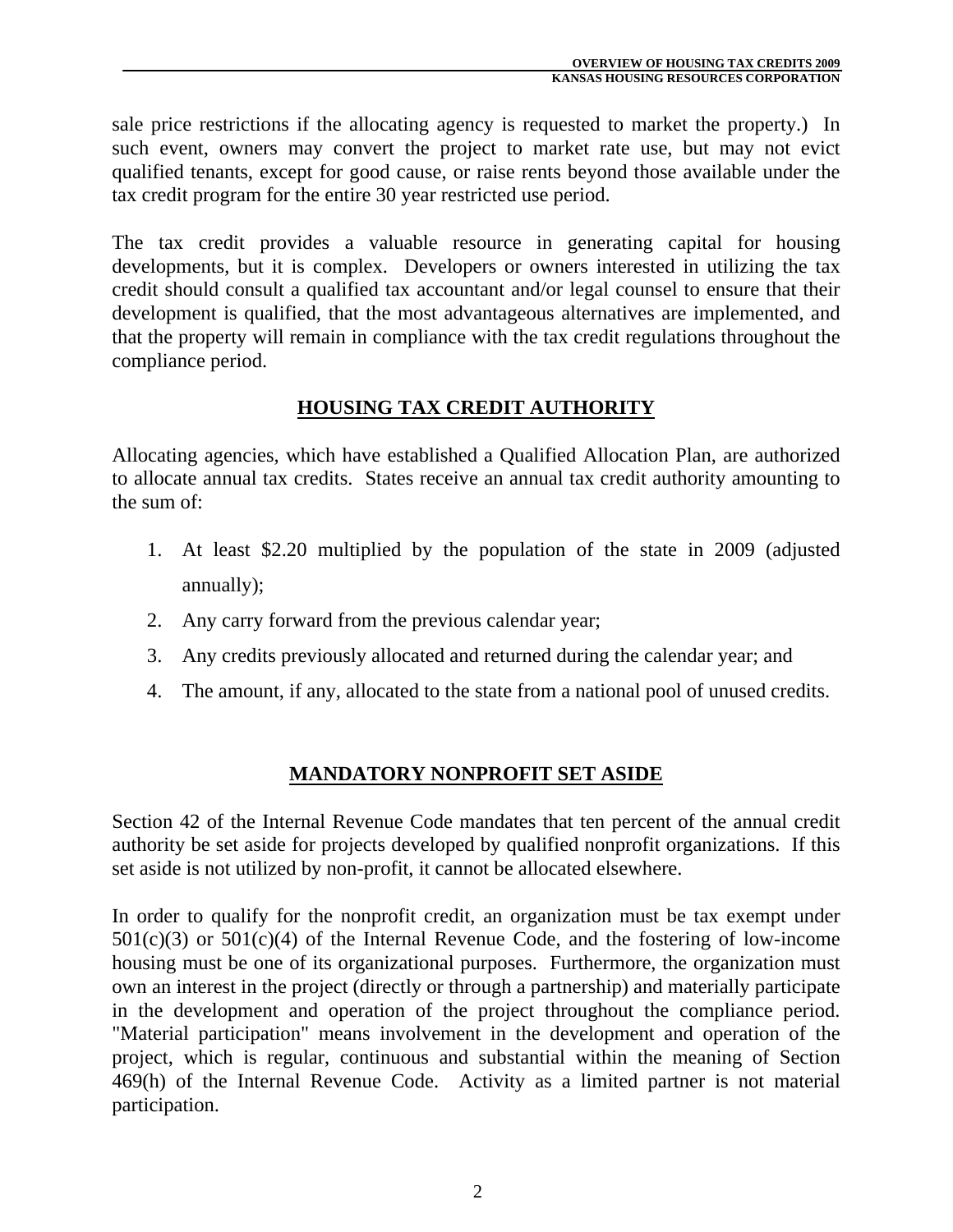## **SOLICITATION OF APPLICATIONS**

The HTC is a limited resource and interested parties must apply to KHRC and compete for the tax credit. KHRC will accept applications during established application periods (see Qualified Allocation Plan), and tax credit reservations, subject to the period's credit limitation, will be reserved to those projects successfully competing under the Selection Criteria Point System as set forth in the Qualified Allocation Plan.

### **ELIGIBLE DEVELOPMENTS**

#### *Eligibility Requirements*

Applications must satisfy the provisions of IRS Section 42, as amended, and must be completed with all required fees and exhibits. Applications must contain enough financial information to assess project feasibility over the initial 15-year compliance period.

Applications must meet basic preliminary requirements, which are outlined in the Qualified Allocation Plan. When an application has met these standards, it will be evaluated and rated on a point system established in the Qualified Allocation Plan. Applications that score toward the high side of the range for like projects in terms of location, size, and type of construction may be recommended for a tax credit reservation.

Applications not approved may be reconsidered during the next cycle by resubmitting the application and paying the application fee.

#### *New Construction*

A tax credit, up to 70% after tax present value, is available for developments awarded allocations for a ten-year credit period, based on a percentage of the qualified development costs for low income units, excluding land. By federal law, KHRC has the duty to allocate only the amount of credit necessary to ensure a development's viability, however, the percentage rate may not exceed the limit set by the Treasury Department. The Housing and Economic Recovery Act of 2008 set the 70% PVC to no less than an annual 9% for buildings placed in service between July 30, 2008 and December 31, 2013.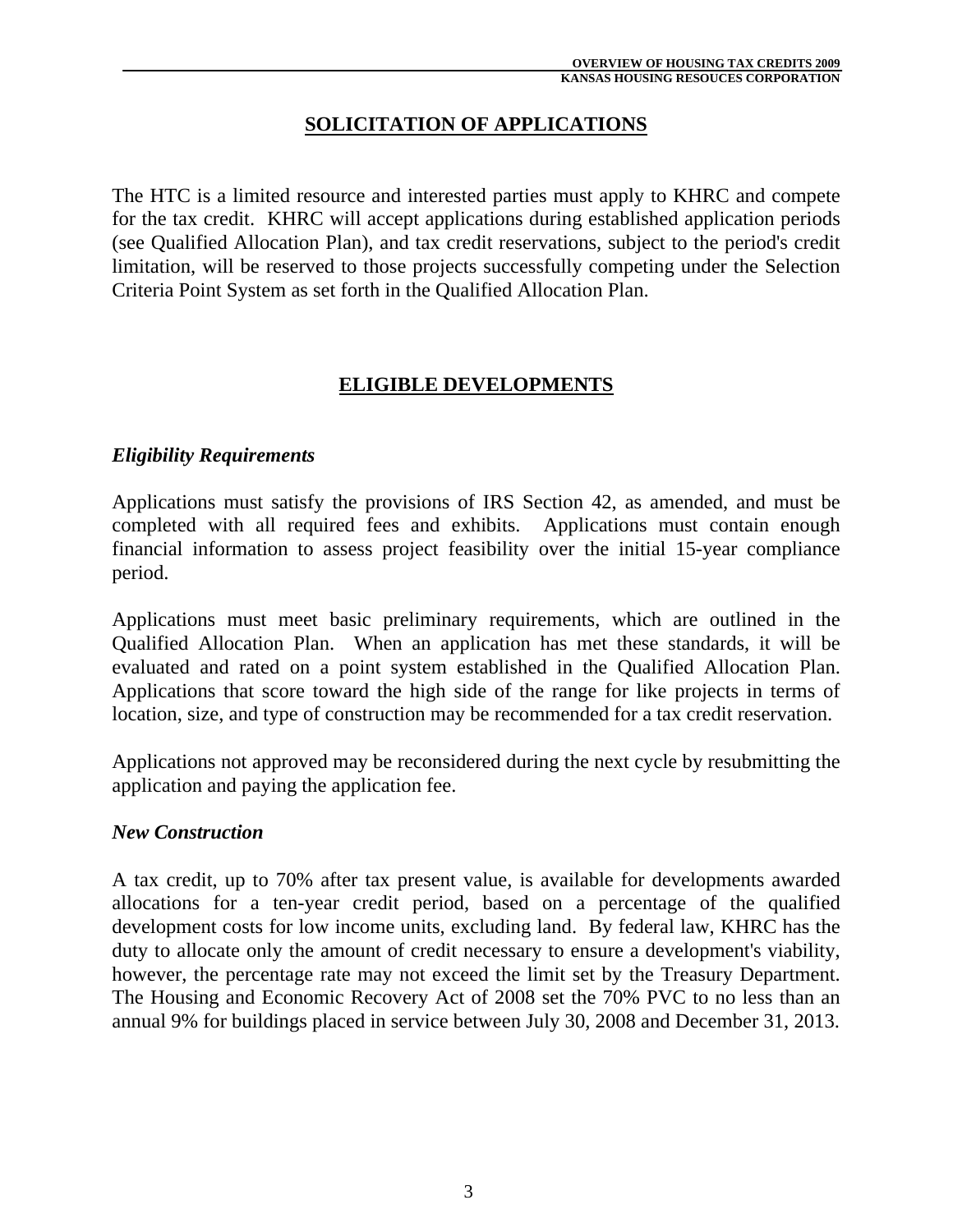### *Substantial Rehabilitation*

Total rehabilitation expenditures that are allowable to low income units must be the greater of an average of at least \$6,000 of qualified basis per low-income unit in each building or ten percent of the unadjusted basis. (KHRC requires a minimum expenditure of \$10,000 per low-income unit.) Units purchased from a governmental unit need only satisfy the \$6,000 test. Credit periods for existing buildings do not start before the first taxable year of the credit period for the rehabilitation costs. Credits for substantial rehabilitation are computed the same as for new construction in that only the amount necessary to maintain viability will be allocated up to a maximum of 70% of after tax present value.

### *Acquisition*

The acquisition of an eligible existing building **on which expenditures for substantial rehabilitation will be made** qualifies for a 30% present value credit based upon adjusted basis as of the close of the first taxable year of the credit period. The 30% PVC equates to an annual credit of approximately 4% over a ten-year period. (The 4% rate is not fixed.) The substantial rehabilitation expenditures qualify for a separate 70% present value credit unless they are financed with a federal source of funds. The tax credit may be received annually during the ten-year credit period provided the property remains in compliance with the regulations as stated in Section 42 of the Internal Revenue Code and amendments thereto.

A building qualifies for an acquisition tax credit if:

- 1. There is a new acquisition;
- 2. The ownership of the building has not changed in the last ten years;
- 3. Rehabilitation work greater than 25% of the building's adjusted basis has not been performed in the last ten years in which Section 167(k) of the Tax Code was elected;
- 4. The building has not previously received a housing tax credit for which the 15 year compliance period is in effect;
- 5. The building was not acquired from the same owner or a relative;
- 6. Substantial rehabilitation will be done on the building;
- 7. Or the property is a federally assisted, distressed property, and at least \$2,000 in rehabilitation expenditures will be incurred per low-income unit.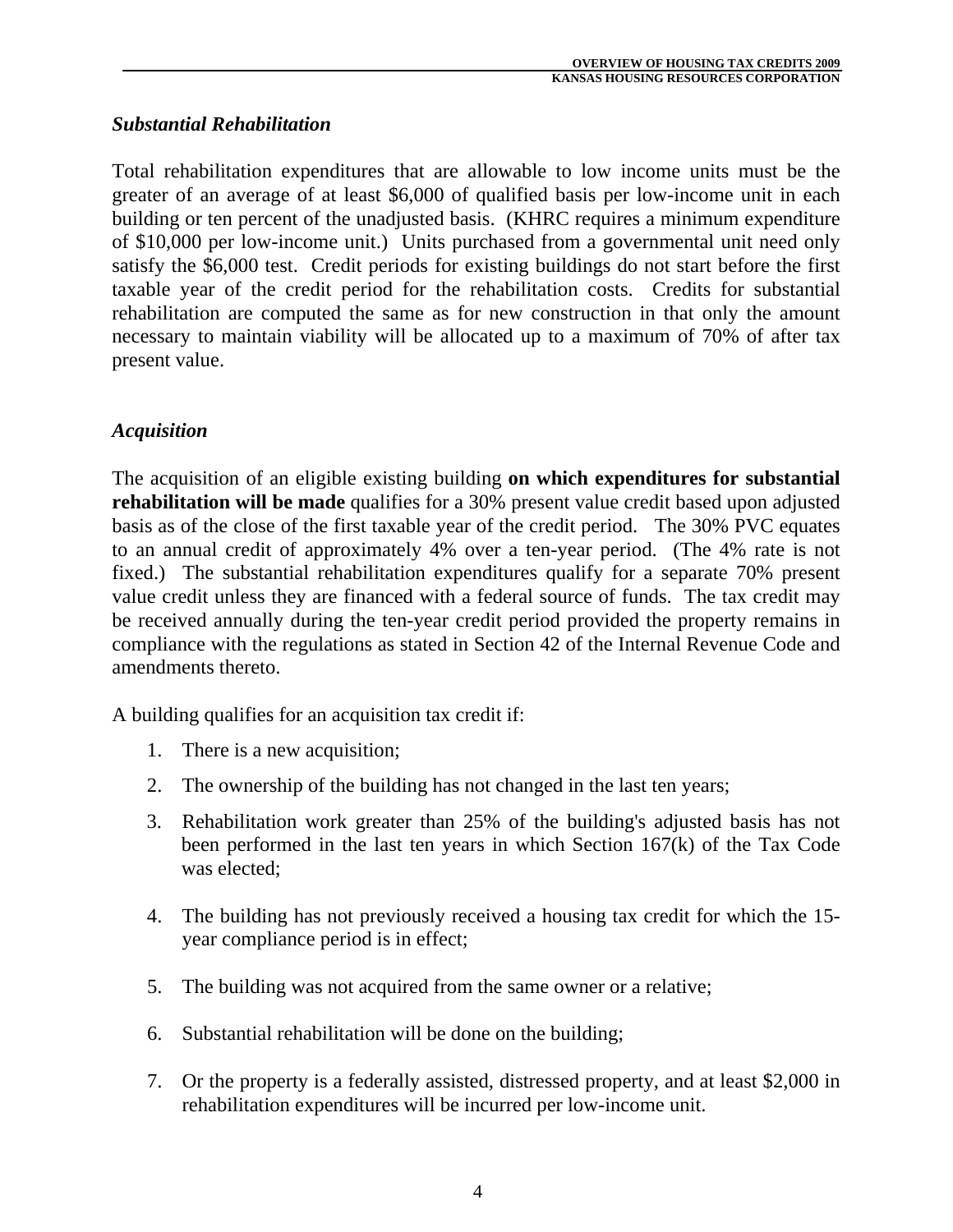### *Properties Receiving Federal Subsidies*

A federal subsidy is an obligation or loan of federal funds provided directly by a federal agency or indirectly by a local or state government unit where the interest rate on the loan or obligation is less than prevailing Treasury interest rates. Any type of tax exempt financing provided by a state or local government, the interest on which is exempt from federal taxation under the Internal Revenue Code, is also considered a federal subsidy. The Section 8 rental "certificate" or "voucher" subsidy is not considered to be a federal subsidy.

Pursuant to the Housing and Economic Recovery Act of 2008 all other federal loans are eligible for the 70% PVC. All federal loans may be used to finance developments that also receive the 30% additional credit designation. However, any federal grant received before the start of a building's compliance period must be deducted from eligible basis.

#### **EXEMPTIONS FROM THE TEN-YEAR PREVIOUS OWNERSHIP RULE**

There are circumstances under which the ten-year previous ownership rule may be waived:

- A. The Treasury Secretary may waive the ten-year rule to help rescue distressed properties where federal mortgage funds are at risk under any HUD or USDA program. Upon application to the Internal Revenue Service, a waiver may be granted if it is necessary to avert an assignment of a mortgage to HUD, USDA, or to avert a claim against a federal mortgage insurance fund. Waivers area also available for buildings receiving state assistance under laws similar to the federal programs mentioned herein.
- B. Upon application to the Internal Revenue Service, a waiver of the ten-year rule may be granted for acquisitions of federally assisted buildings, the mortgages on which are eligible for prepayment and it is reasonable to expect that the low income use will be discontinued.
- C. Upon application to the Internal Revenue Service, a waiver of the ten-year rule may be granted for acquisitions of buildings acquired from an insured depository institution as defined by the Federal Deposit Insurance Act.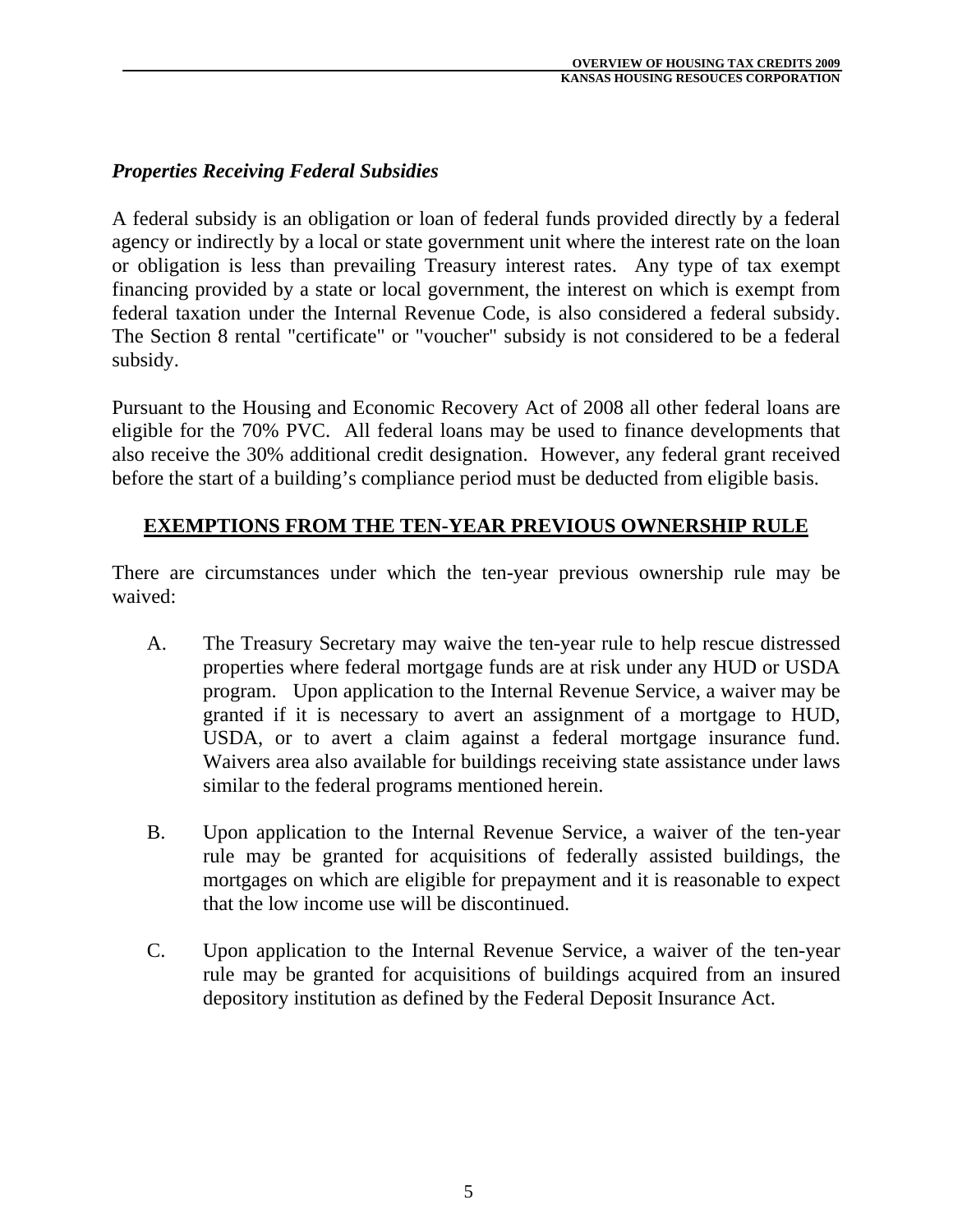#### **SUMMARY OF TAX CREDIT PERCENTAGE AND FINANCING CHARACTERISTICS**

| <b>Property Financing Characteristics</b>                                                                                                                   | 70% PVC<br>9% Annually | <b>30% PVC</b><br>4% Annually |
|-------------------------------------------------------------------------------------------------------------------------------------------------------------|------------------------|-------------------------------|
| Acquisition of an existing building meeting<br>eligibility requirements                                                                                     |                        | X                             |
| Substantial rehabilitation on "acquired" property<br>(the greater of: not less than 10% of unadjusted<br>basis or \$6,000/unit) with conventional financing | X                      |                               |
| New Construction with conventional financing                                                                                                                | X                      |                               |
| New Construction with tax-exempt bond financing                                                                                                             |                        | $\mathbf X$                   |
| New construction with a federal source of<br>financing other than tax-exempt bonds                                                                          | X                      |                               |

#### **EXTENDED USE PERIOD**

Under the 1989 Omnibus Budget Reconciliation Act (OBRA), a building may be allocated credits only if an Extended Use Agreement is in effect. This Agreement must include:

- (1) A requirement that the applicable percentage for the building for each taxable year in the extended use period will not be less than the applicable percentage in the Agreement;
- (2) A provision that allows individuals, who meet the income limitation applicable to the building, the right to enforce in any state court the rights enumerated in "1" above;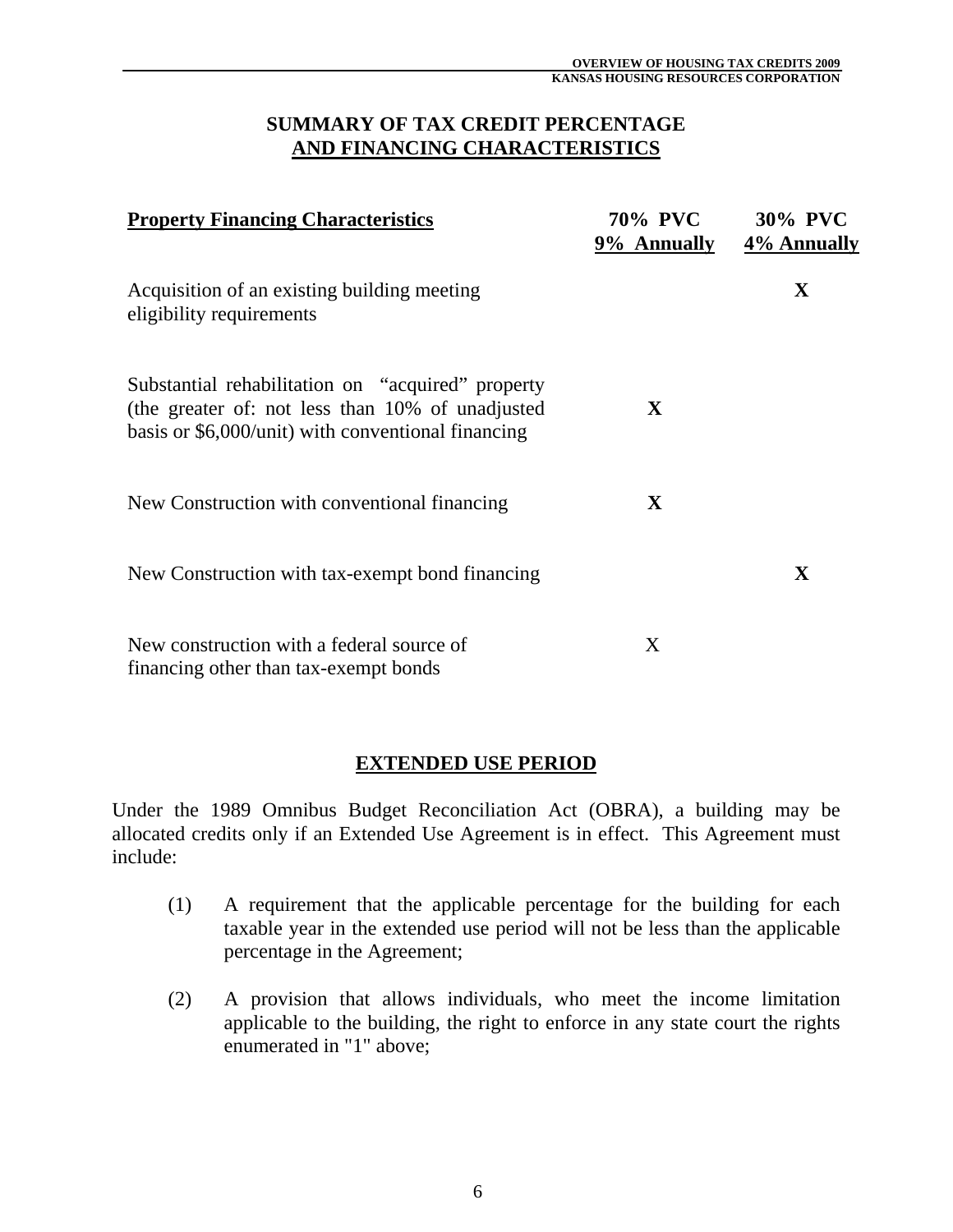(3) A provision that binds all successors in interest of the taxpayer to the Extended Use Agreement and an agreement to record the Extended Use Agreement as a restrictive covenant, pursuant to state law, for such property. The extended use period begins on the first day of the compliance period and ends on the date 15 years after the close of the initial compliance period.

A foreclosure of the property may terminate the Extended Use Agreement. If a taxpayer is unable to transfer the property at the close of the 14th year of the initial compliance period, the KHRC, upon being given written notice of the taxpayer's intent to dispose of the property, is allowed one year to find an eligible buyer at a specified price. The specified price is equal to the amount of cash invested with respect to such building, plus a return based on a cost of living index, less prior cash distributions. Annual increases in the index are limited to five percent.

If no such buyer is located, the property may be converted to market rate use with the qualification that existing low-income tenants may not be evicted, except for good cause, within three years after the end of the 30 year restricted use period and will continue to be protected by the rent restrictions of the program during this time. The Extended Use Agreement will be available from KHRC and must be signed, executed, and filed in the appropriate Register of Deed's office as the first document on record after the deed that conveys the property to the owner of the tax credit development is recorded.

## **MINIMUM SET ASIDE REQUIREMENTS**

All projects must have a minimum of either: (a) twenty percent (20%) of the qualified low-income units occupied by households with income less than fifty percent (50%) of the area median gross income, the (20/50) rule; or (b) forty percent (40%) of the qualified low-income units occupied by households with incomes less than sixty (60%) of the area median gross income, the (40/60) rule. The owner must irrevocably elect, at the time the property is placed in service, which of the set aside tests, either 20/50 or 40/60, will be used.

If the income of a tenant in a qualified rent restricted unit increases, that unit will continue to be treated as a low-income unit if the income of the occupant initially met income limitations. If the income of the tenant rises above 140% of the applicable income limitation, then that unit will continue to be treated as a low-income unit so long as the next available unit is rented to a qualifying tenant.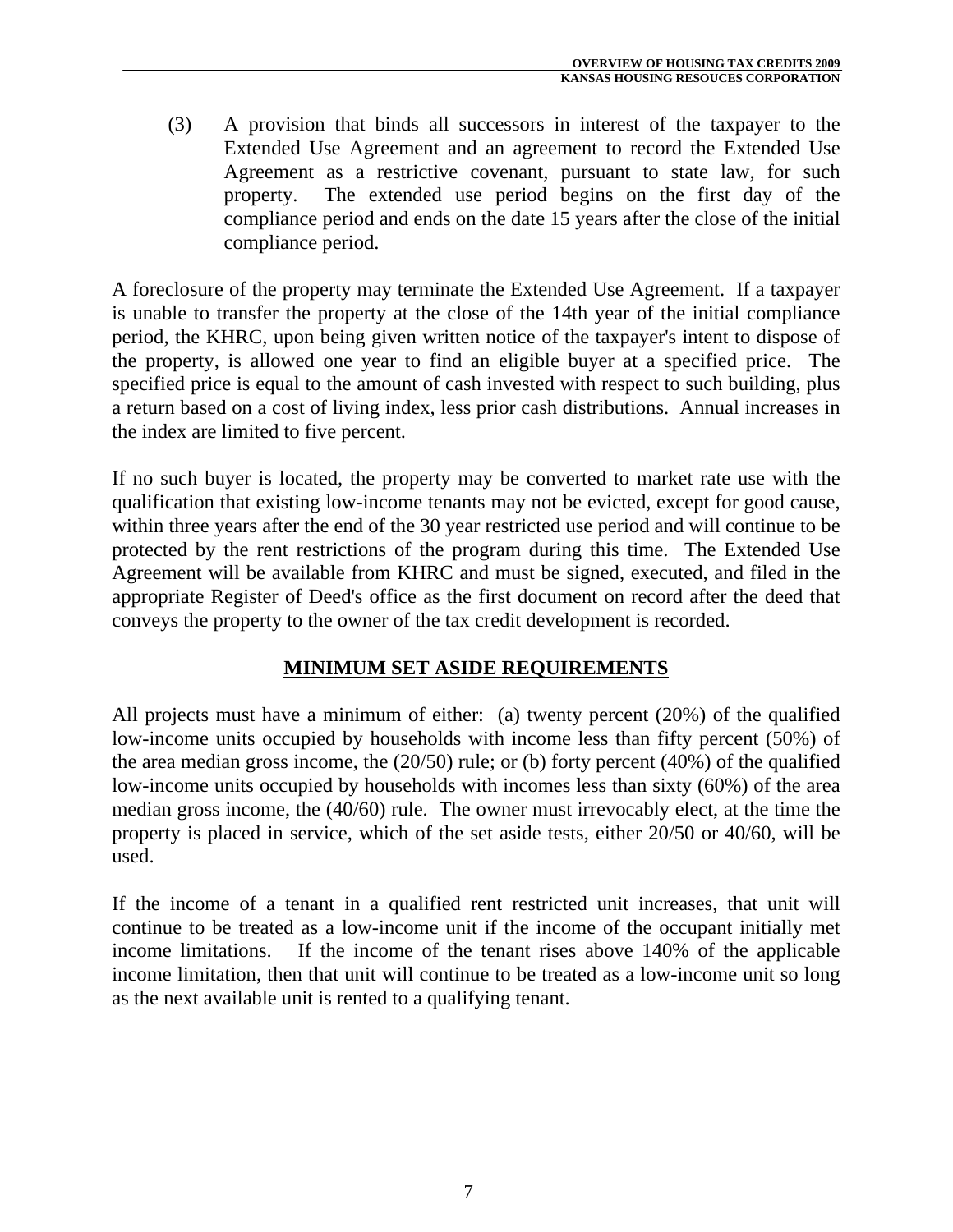### **RENT LIMITATIONS**

Gross rent paid by households occupying low income units must include an allowance for all utilities, except telephone, and may not exceed 30% of the applicable maximum qualifying income for a household of its size. The rent-restricted test is revised under the 1989 OBRA to refer to the number of bedrooms rather than the size of the family who occupies the unit. Specifically, for maximum gross rent calculations, efficiency or studio apartments are deemed to be occupied by one individual. Apartments with bedrooms are deemed to be occupied by one and a half (1.5) individuals per bedroom.

Payments to owners for certain supportive services in "special needs housing" will not be considered as part of gross rent and counted against the maximum rents under the tax credit program. The supportive services must be part of a program designed to enable tenants to remain independent and avoid placement in a hospital, nursing home, or intermediate care facility for the mentally or physically handicapped.

The supportive services could also be part of a program to aid homeless persons living in single room occupancy or qualified transitional housing to locate and retain permanent housing.

The payments would have to come from a government program or a nonprofit organization, and would also have to provide an amount of rental assistance that cannot be separated from the amount of assistance for supportive services. The portion of the payment going for rental assistance also would not be counted as part of gross rent.

Payments under the federal Medicaid program for mentally or physically handicapped persons residing in group homes or other rental housing would not be counted against the maximum tax credit rent level. Financial assistance for handicapped persons in independent living facilities that was provided by nonprofit organizations would also not be counted as part of gross rent, but assistance from relatives or friends would be counted.

Any charges for services where payment is mandatory as a condition of occupancy and not optional for the tenant must be included in gross rent in determining whether projects qualify under the maximum rent limitations - with the exception of special needs housing.

Payments made to owners by governmental programs or nonprofit organizations that meet the requirements of special needs housing would not be included in gross rent even though they might otherwise be considered as mandatory payments.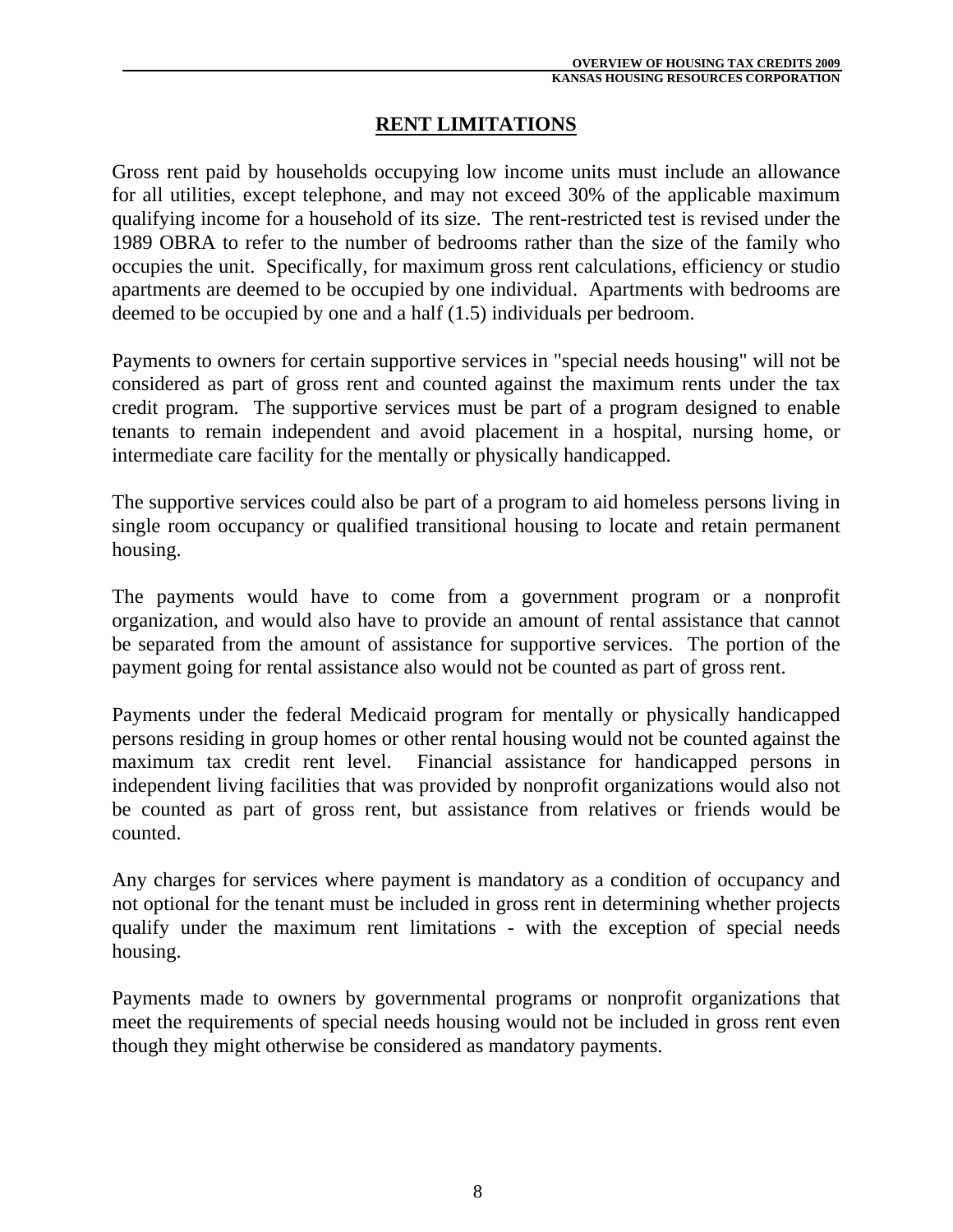Continual nursing, medical or psychiatric care is considered to be a mandatory service. Thus hospitals, nursing homes, sanitariums and life care facilities will be ineligible for tax credits because their charges will exceed the maximum rents for the program.

IRS has established one exception to the rule that costs for mandatory services be counted as part of tenant rent - charges under the Mandatory Meals Program in HUD assisted housing for handicapped or elderly persons are not to be included in gross rent when determining eligibility for tax credits.

## **QUALIFYING PERIOD**

The first year of the credit period is the initial tax year in which the credit is claimed or taken. The initial year in which tax credits are claimed is either the year in which the building is placed in service, or the year following the year in which the building is placed in service, at the option of the owner. The initial year that is chosen by the owner becomes the first year of the credit period. The credit period starts at the beginning of the year, rather than on the date when the building is placed in service. The first day of the initial 15-year compliance period also begins as of the first day of the beginning year of the ten-year credit period.

For the first year in which the credit is claimed, only a partial year's credit can usually be taken. This is based on the percentage of units or floor space with low-income occupancy and the number of months of such occupancy during the year.

#### **PLACED IN SERVICE DATE**

The "placed in service" date for a new or existing building is the date on which the building is certified as being suitable for occupancy in accordance with state or local law. With respect to tax credits for the acquisition of a building that is already functioning and occupied, the placed in service date is the date when ownership of the building transfers to the new owner.

In determining when a building was last placed in service, the following transfers will not be considered as "placed in service:"

- A. Transfers of ownership due to death of an owner.
- B. Acquisitions by a governmental or qualified nonprofit organization if the acquisition occurs more than ten years from the date the building was last placed in service.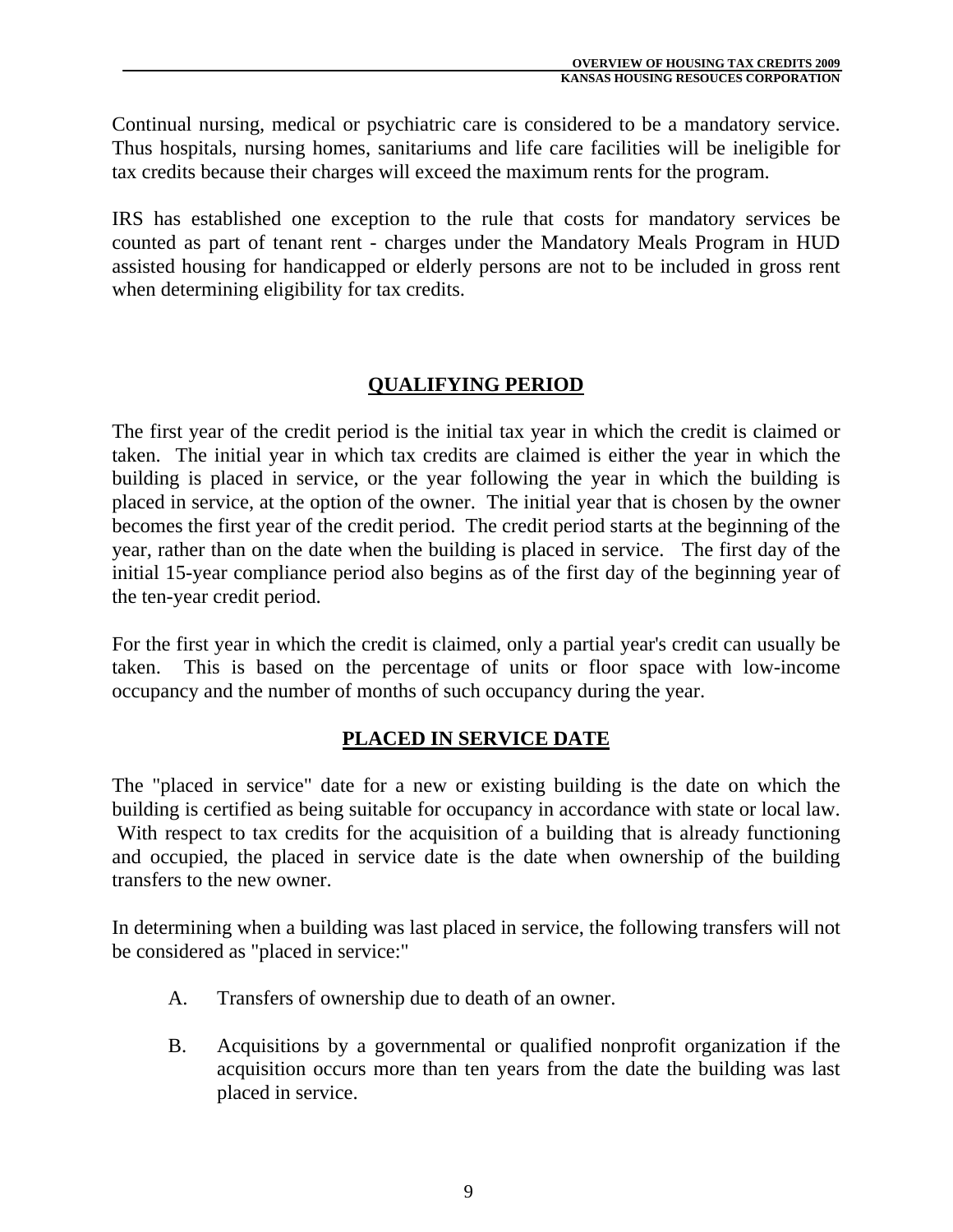- C. Transfers of ownership as a result of foreclosure where the building is subsequently sold within 12 months of the transfer if the foreclosure occurs more than ten years from the date the building was last placed in service.
- D. Transfers which involve a nontaxable exchange of property in which the new basis for depreciation is based upon the adjusted basis of the previous owner.
- E. Transfers of a single family residence by any individual who owned and used such residence for no other purpose than as his or her principal residence.

#### **INCREASED CREDIT IS AVAILABLE FOR BUILDINGS IN HIGH COST AREAS**

Buildings located in a qualified census tract or in difficult development areas may receive credits based upon 130% of the eligible basis for new construction and substantial rehabilitation.

- A. A qualified census tract is one in which 50% or more of all households have incomes below 60% of the area median gross income or which has a poverty rate of 25% or more. Only 20% of the population of a metropolitan statistical area may be designated as qualified census tracts and only 20% of the population of the entire non-metro area of the state may be so designated. (See Appendix)
- B. Difficult development areas are those with high construction, land, and utility costs related to area median gross income.
- C. The Department of Housing and Urban Development (HUD) designates "difficult development areas" and "qualified census tracts."
- D. The Housing and Economic Recovery Act of 2008 allows the state to provide 30% additional credit to any building outside a QCT or DDA that needs additional credit to be financially feasible. These criteria are defined in KHRC's Qualified Allocation Plan.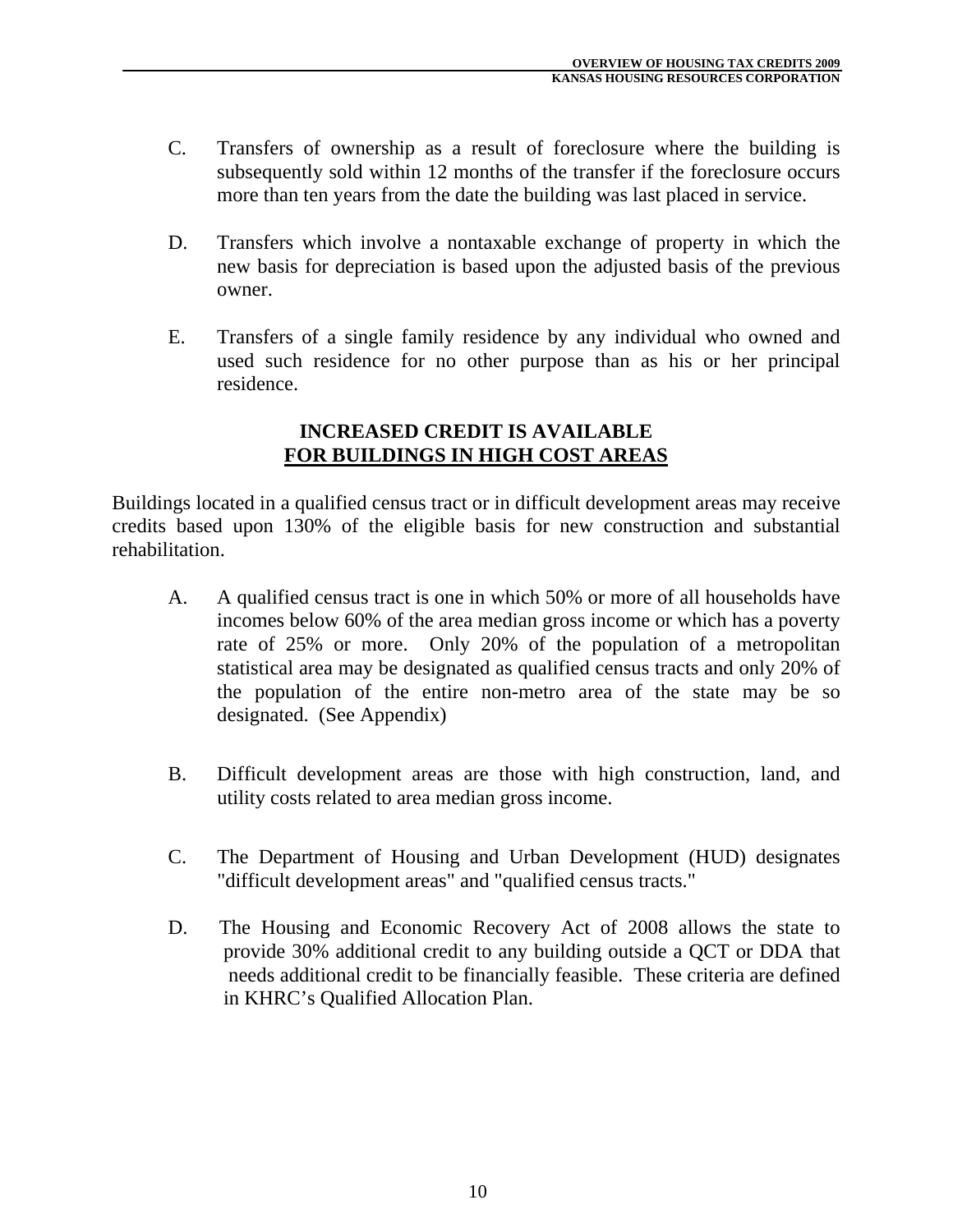## **CREDITS ALLOCATED ON PROJECT BASIS**

If a development consists of more than one building, an allocation may be made on a project basis provided it is made in a calendar year during the **development period\*** for buildings placed in service during or after the allocation year. Prior to the close of the calendar year in which each building in the development is placed in service, the amount of credit allocated to each building must be specified. Building Identification Numbers (BIN's) will be required for each building in the development during the first year of the credit period.

**\*DEVELOPMENT PERIOD** means the period beginning the first calendar year for which an allocation may be made for the first building placed in service and ending with the calendar year in which the last building is placed in service.

## **ADDITIONS TO QUALIFIED BASIS**

The qualified basis of a building may be increased subsequent to tax credit certification only by reason of an increase in the number of qualified units. Owners may apply for additional credit allocations, however, such credits will be determined based upon twothirds of the applicable credit percentage allowed under the initial allocation and are allowable annually only for the portion of the original 15-year compliance period remaining.

If a development has received an allocation for more tax credits than it ultimately qualifies for in the first year of the credit period because the qualified basis is less than authorized (on IRS Form 8609), such excess credit may be used by the owner in later years if the development's qualified basis increases by reason of an increased number of low income units. Credits received on this basis will be determined using two-thirds of the applicable percentage and may be claimed annually for the remainder of the initial 15-year compliance period.

#### **LIMITATION OF THE TAX CREDIT TO OWNERS/INVESTORS**

It is recommended that before investing in a low-income housing tax credit project, a qualified tax accountant and/or legal counsel should be consulted. The ultimate determination of eligibility for a project under amended Section 42 of the Internal Revenue Code and the resulting benefits or liabilities are the responsibility of the Owner.

 A. The tax credit is subject to the rules of general business credit and the Alternative Minimum Tax (AMT) and Passive Loss provisions. However,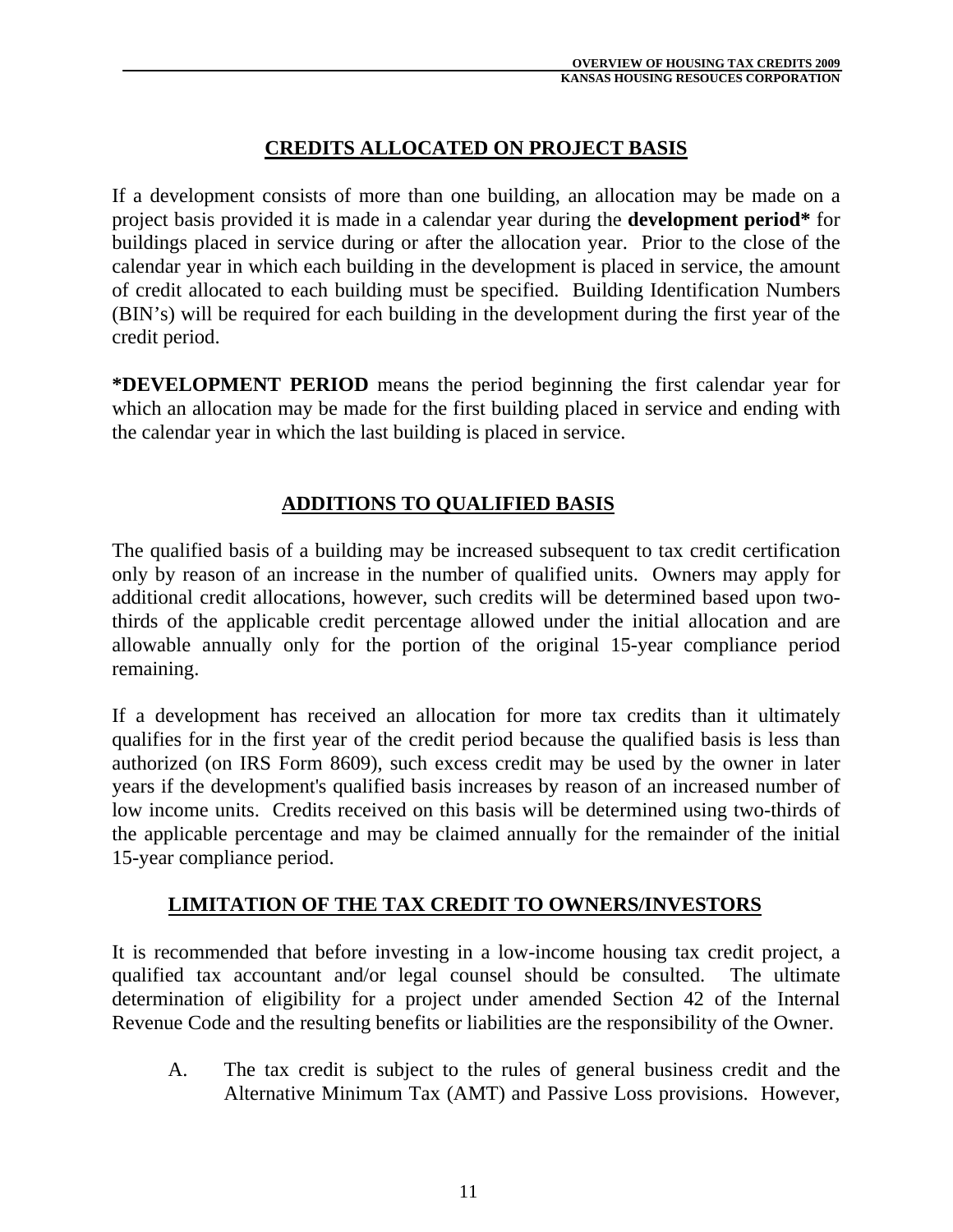the tax credit on developments placed in service in 2008 and later can be used to offset the AMT.

- B. Any unused portion of the tax credit allocated to a development may be carried back one year and then forwarded to each of the following 15 years.
- C. Corporations who are not subject to many of the Alternative Minimum Tax or Passive Loss restrictions may best take advantage of the tax credit.
- D. Any individual, corporation, partnership, trust, or other legal entity can, subject to applicable restrictions, utilize the tax credit if it has sufficient taxable income to be offset by the tax credit.
- E. Qualified nonprofit organizations may use the tax credit in partnership with profit organizations or individuals, but may not have prior affiliations with or be controlled by such profit motivated entities.
- F. Any change in ownership during the compliance period is a "recapture" event. It is recommended that owners seek advice from their tax and legal counsel prior to entering into agreements to sell a housing tax credit property.
- G. Properties receiving housing tax credits are subject to "at risk limitations" similar to those applying to the investment tax credit in respect to nonrecourse financing. Owners should seek advice from their legal or tax counsel concerning these limitations and how they may apply to their properties.

### **1990 RULE CHANGES REGARDING BUILDINGS WHICH ARE ELIGIBLE FOR TAX CREDITS**

- A. **Single Room Occupancy.** Certain single room occupancy units will not be considered transient units merely because they are rented on a month-tomonth basis. (See E. below)
- B. **Scattered Site Developments.** Buildings, which would (but for the lack of proximity) be treated as a development will be treated as a development if all units in each building are rent restricted and available for low-income use.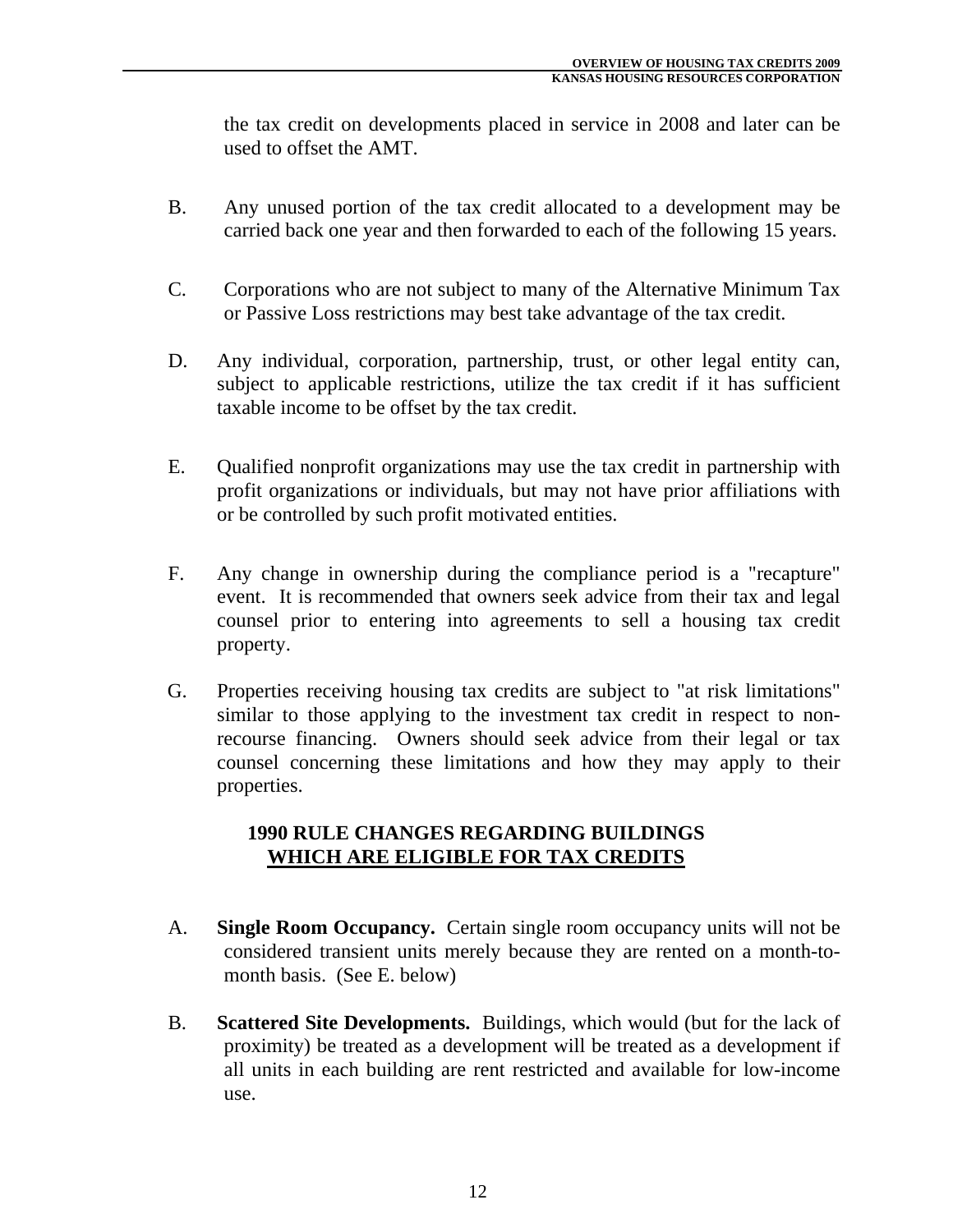- C. **Owner-occupied dwelling.** Owner-occupied dwellings of four or less units are eligible for tax credits if such dwellings are included in a development plan sponsored by a governmental or qualified nonprofit agency. The applicable fraction of such buildings shall not exceed 80%.
- E. **Transitional Housing for Homeless.** A unit shall be considered other than transient if it contains sleeping accommodations, bathroom, and kitchen facilities and is located in a building used exclusively to facilitate transition of the homeless (within the meaning of the Stewart B. McKinney Act) to independent living within 24 months, and in which a governmental or nonprofit organization provides temporary housing and supportive services designed to assist in locating and retaining permanent housing.
	- 1. In such cases, the qualified basis of the building may be increased by the lesser of:
		- a. the amount of eligible basis used to provide supportive services, or
		- b. twenty percent of the qualified basis determined without regard to this provision.
- F. **Special Needs Services.** Certain fees for supportive services which are paid to an owner of a unit by a government program or qualified nonprofit organization may be excluded from the gross rent provided the fees are paid under a program which provides assistance for rent and the amount of assistance for supportive services.

## **DEVELOPMENTS FINANCED BY TAX EXEMPT BONDS**

If 50% or more of a development's aggregate basis of buildings and land are financed with tax-exempt bonds, the owner may receive a 30% present value credit on the development's qualified basis without causing a reduction in the state's annual credit authority. An allocation of tax-exempt bond authority may be obtained from the state's private activity bond volume cap upon application to KHRC. However, owners of such developments must also complete an application for tax credits and qualify for the tax credit by meeting the requirements of Section 42 of the Code. The applications for such developments will be reviewed to determine their financial feasibility. Credits available to such developments are limited to amounts necessary to ensure feasibility. Most of the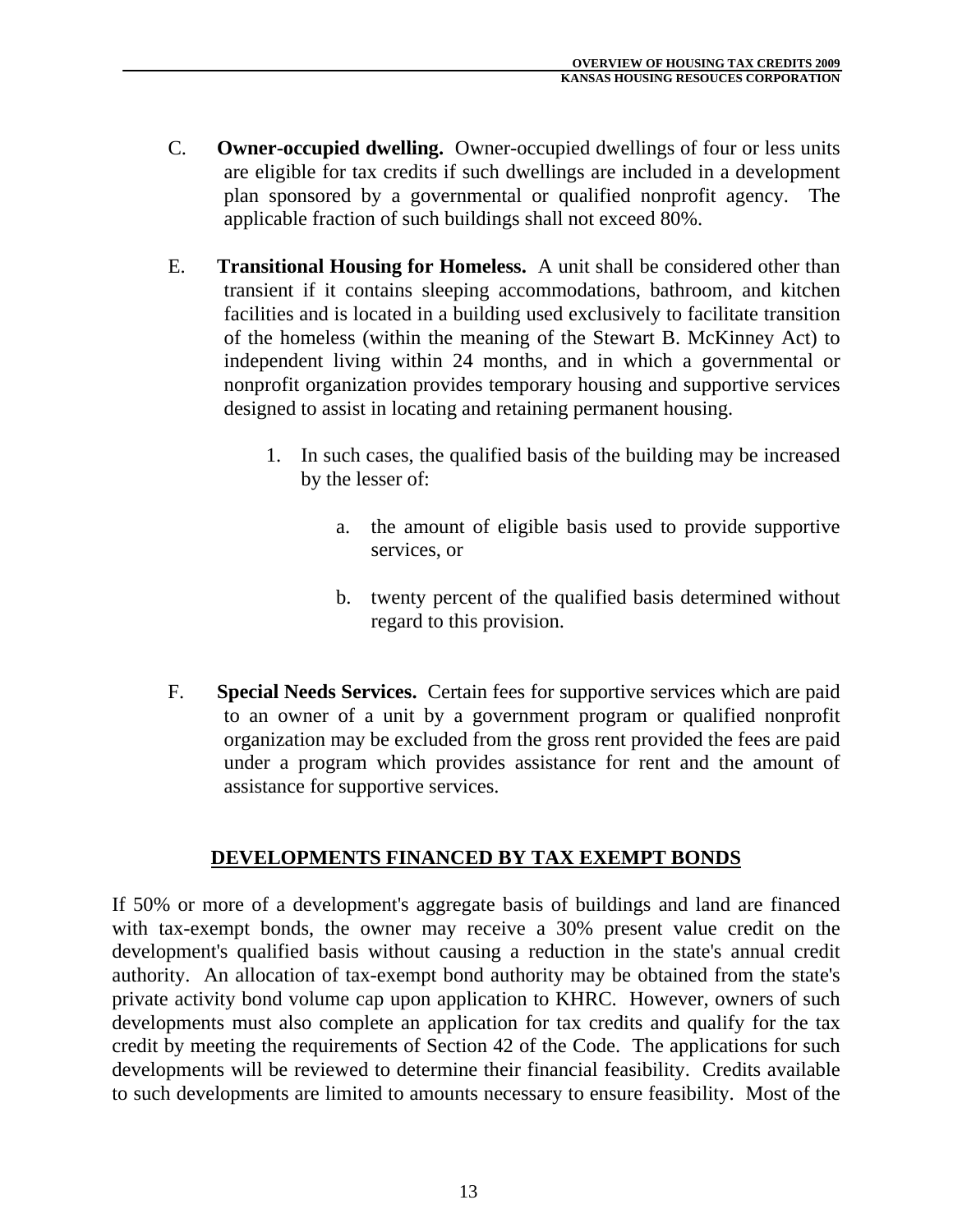requirements for using tax credits with tax-exempt bonds are the same as the requirements for the per capita credit but there are some differences. Applicants for tax credits with tax-exempt bonds are advised to consult with qualified legal counsel. (See the Qualified Allocation Plan for information on application procedures).

An owner of such a property may elect to irrevocably fix the applicable tax credit percentage as of the month in which the bonds are issued instead of using the applicable percentage for the month the property is placed in service. Such elections must be made no later than the fifth day of the month following the month in which the bonds are issued. When the property is placed in service, KHRC will issue an IRS Form 8609.

### **TAX CREDIT ALLOCATION PROCEDURES**

Developments approved for tax credit reservations must satisfy all KHRC processing requirements by the end of year from which the credit is reserved in order to receive either IRS Form 8609 for completed properties or Carryover Allocation for properties that will be completed within the next two years. (See the Qualified Allocation Plan for the details on tax credit allocation procedures).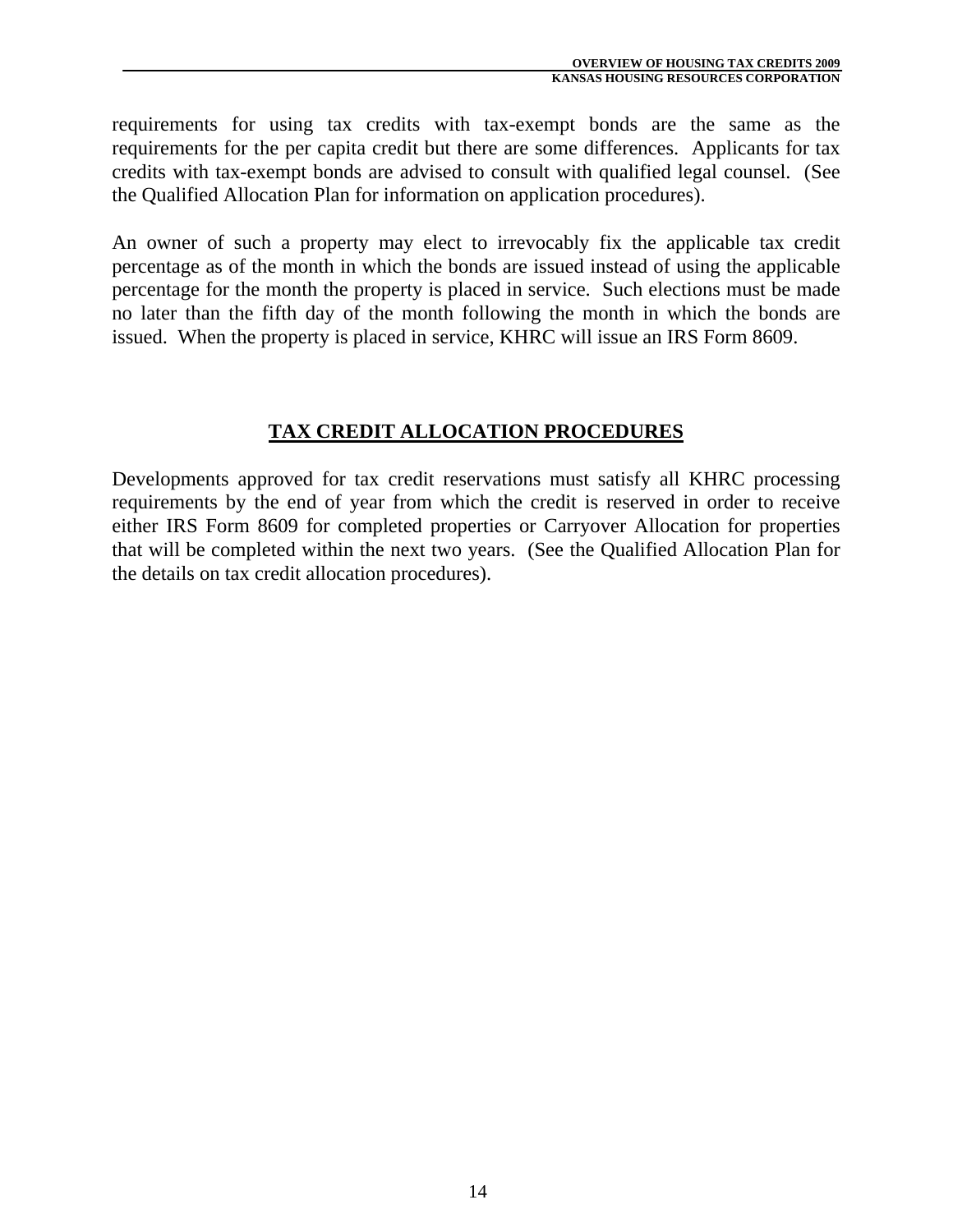### **TAX CREDIT CALCULATION FACTORS**

 A. **Eligible Basis.** The eligible new construction, rehabilitation, and acquisition expenditures incurred as of the close of the first taxable year of the credit period comprise the eligible basis. Only the adjusted basis of depreciable property (without regard to depreciation) may be included and certain deductions from these costs must be made, including but not limited to: the cost or value of the land underlying the development, the value of any federal grants, and certain non recourse financing.

 The cost of facilities and extra amenities such as common areas, parking facilities and recreation equipment may be included in the eligible basis of the development if there is no separate fee for the use of the facilities and they are available to all tenants on a comparable basis. Costs of the residential units in a building which are not low income units may be included only if such units are not above the average quality standard of the low income units, or if such excess costs are deducted from the eligible basis as prescribed in the regulations.

 For purposes of determining the eligible basis of developments located in qualified census tracts, there may be included the portion of buildings used as a community service facility, not in excess of ten percent of the total eligible basis. A community service facility is defined as a facility designed to serve primarily individuals whose income is 60% or less of area median gross income. Such individuals may be non-residents or employees of the housing development.

- B. **Applicable Fraction.** The lower of the "unit fraction" or the "floor space fraction" is the applicable fraction. The "unit fraction" is the result of dividing the number of low-income units by the total units in a building or development. The "floor space fraction" is the result of dividing the total floor space of the low-income units by the total floor space of the residential units of the building or development.
- C. **Qualified Basis.** The portion or percentage of the eligible basis that is qualified for the tax credit becomes the qualified basis. The "eligible basis" is multiplied by the "applicable fraction" to obtain the amount of "qualified basis" attributable to the housing development.
- D. **Applicable Tax Credit Percentage.** The 70% PVC is fixed at a minimum annual rate of 9% for buildings placed in service between July 30, 2008 and December 31, 2013. The applicable tax credit percentage for the 30% PVC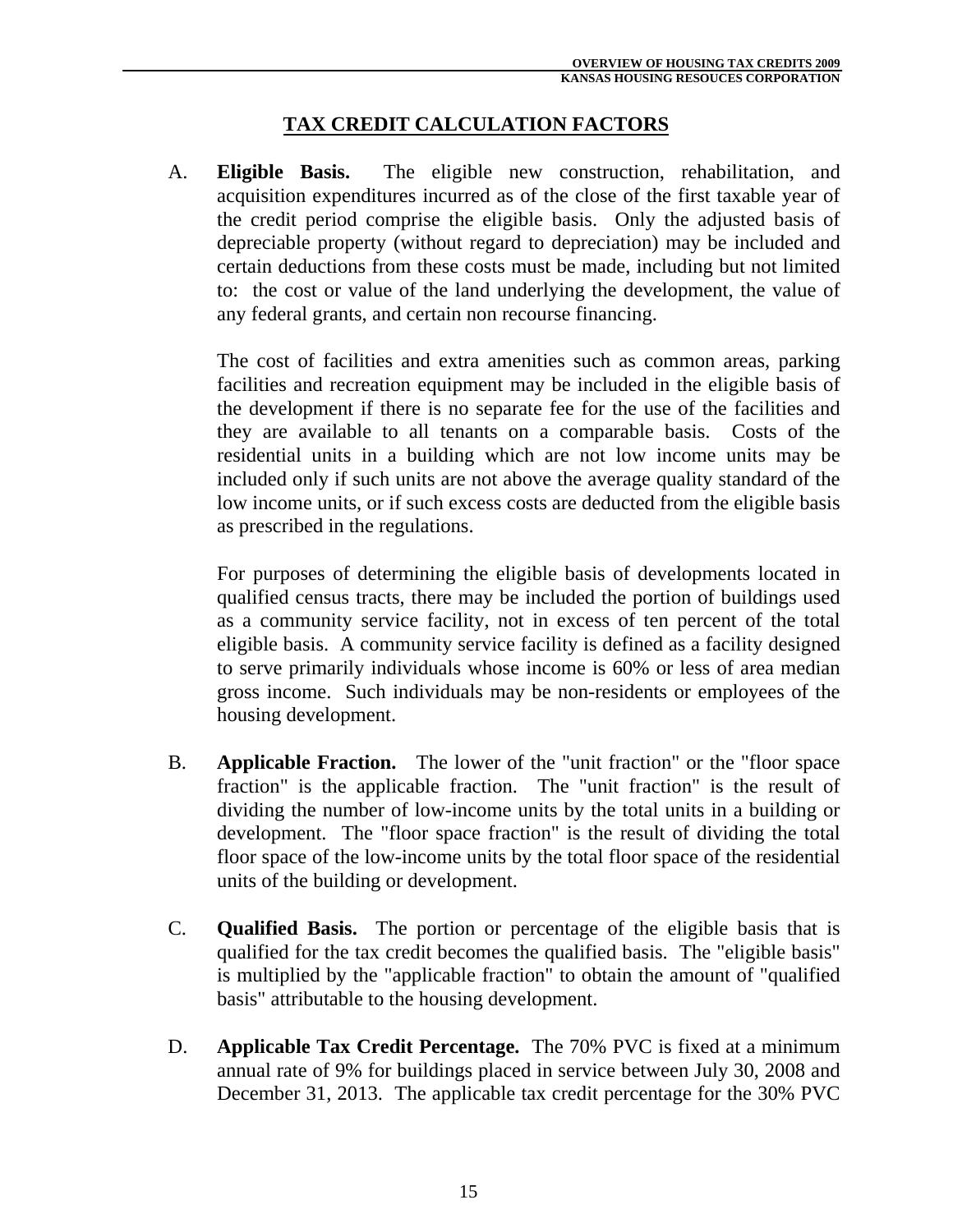is calculated by the U.S. Department of Treasury on a monthly basis. Although there will be fluctuations, the annual rate will, over ten years, approximate four percent for the 30% PVC. The annual rate for the entire period is determined as of the month a building is placed in service or the month in which the owner elects to fix the percentage.

 E. **Annual Tax Credit.** The maximum annual tax credit for which a property is eligible is determined by multiplying the "qualified basis" by the "applicable tax credit percentage." However, buildings located in qualified census tracts, difficult to develop areas, or with state designated criteria may compute the credit based upon 130% of eligible basis for new construction and substantial rehabilitation. Properties, which receive tax credit reservations, will be evaluated to determine the amount of applicable tax credit reservation. The allowed credit will be no more than is necessary to ensure the financial viability of the property.

# **TAX CREDIT SYNDICATION**

Owners of a tax credit property may sell (syndicate) the tax credits to limited partner investors who contribute equity in return for the use of the tax credit and other tax benefits generated by the property. Usually, the developer/owner retains ownership in the development and acts as the general partner. The limited partner investors are usually not involved in the management of the property, but will be concerned that it is maintained in compliance with tax credit regulations. If not, they may be subject to tax credit recapture and/or penalties. Tax credits may be sold to any legal entity; however, individuals are subject to alternative minimum tax provisions and passive loss rules and are limited in the amount of credit they may use each year. Corporations are not subject to many of these restrictions and can effectively use large amounts of housing tax credits.